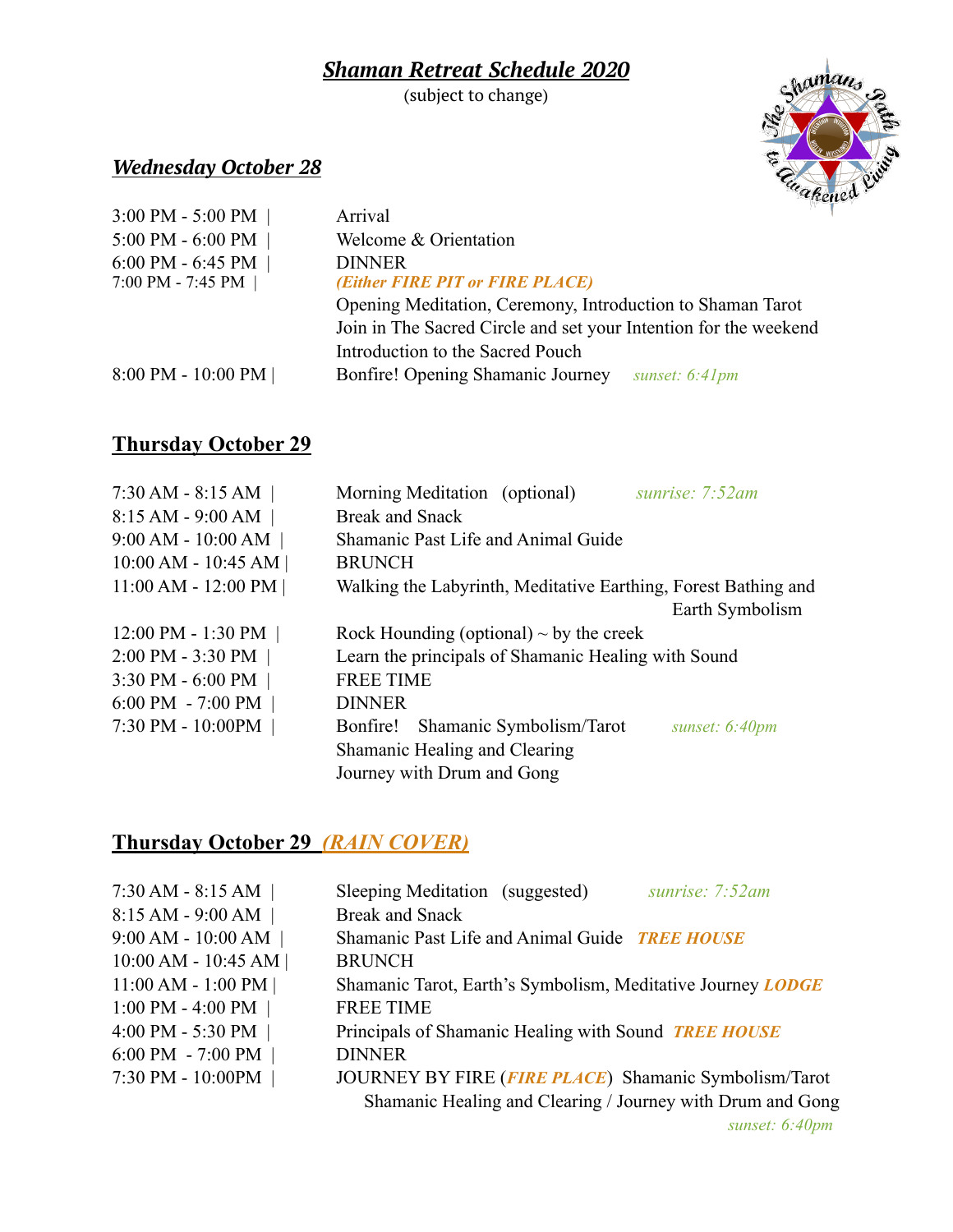## *Shaman Retreat Schedule 2020*

(subject to change)



# **Friday October 30**

| $7:30$ AM - 8:15 AM                 | Morning Meditation (optional) sunrise: 7:53am                  |
|-------------------------------------|----------------------------------------------------------------|
| $8:15 AM - 9:00 AM$                 | <b>Break and Snack</b>                                         |
| $9:00$ AM - $10:00$ AM              | Shamanic Walk: The Language of Nature and Tarot                |
| 10:00 AM - 10:45 AM                 | <b>BRUNCH</b>                                                  |
| $11:00$ AM - $1:00$ PM              | Giving a Shamanic Tarot Reading                                |
| 1:00 PM - 2:00 PM $ $               | Mindfulness: Deep Peace, Deep Listening - Pouch Creation       |
| $2:00$ PM - 4:00 PM                 | FREE TIME: Silver Eagle Store (optional: opportunity to        |
|                                     | discount purchase)                                             |
| 5:00 PM - 6:00 PM $ $               | Gathering of the Tribe including the Weekend Guest FIRE PIT    |
| $6:00 \text{ PM} - 7:00 \text{ PM}$ | <b>DINNER</b>                                                  |
| 7:30 PM - 10:00PM                   | Bonfire! "Welcome Home" with Animal Spirits<br><b>FIRE PIT</b> |
|                                     | sunset: $6:39$ pm                                              |

# **Friday October 30** *(RAIN COVER)*

| $7:30$ AM - 8:15 AM     | Sleeping Meditation (suggested) sunrise: 7:53am               |
|-------------------------|---------------------------------------------------------------|
| 8:15 AM - 9:00 AM       | <b>Break and Snack</b>                                        |
| $9:00$ AM - $10:00$ AM  | Shamanic Walk: The Language of Nature and Tarot TREE HOUSE    |
| $10:00$ AM - $10:45$ AM | <b>BRUNCH</b>                                                 |
| $11:00$ AM - $1:00$ PM  | Giving a Shamanic Tarot Reading                               |
| 1:00 PM - 2:00 PM $ $   | Mindfulness: Deep Peace, Deep Listening - Pouch Creation      |
| 2:00 PM - 4:00 PM       | FREE TIME: Silver Eagle Store (optional: opportunity to       |
|                         | discount purchase)                                            |
| $5:00$ PM - $6:00$ PM   | Gathering of the Tribe including the Weekend Guest FIRE PLACE |
| 6:00 PM - 7:00 PM $ $   | <b>DINNER</b>                                                 |
| 7:30 PM - 10:00PM       | Bonfire! "Welcome Home" with Animal Spirits FIRE PLACE        |
|                         | sunset: $6:39pm$                                              |